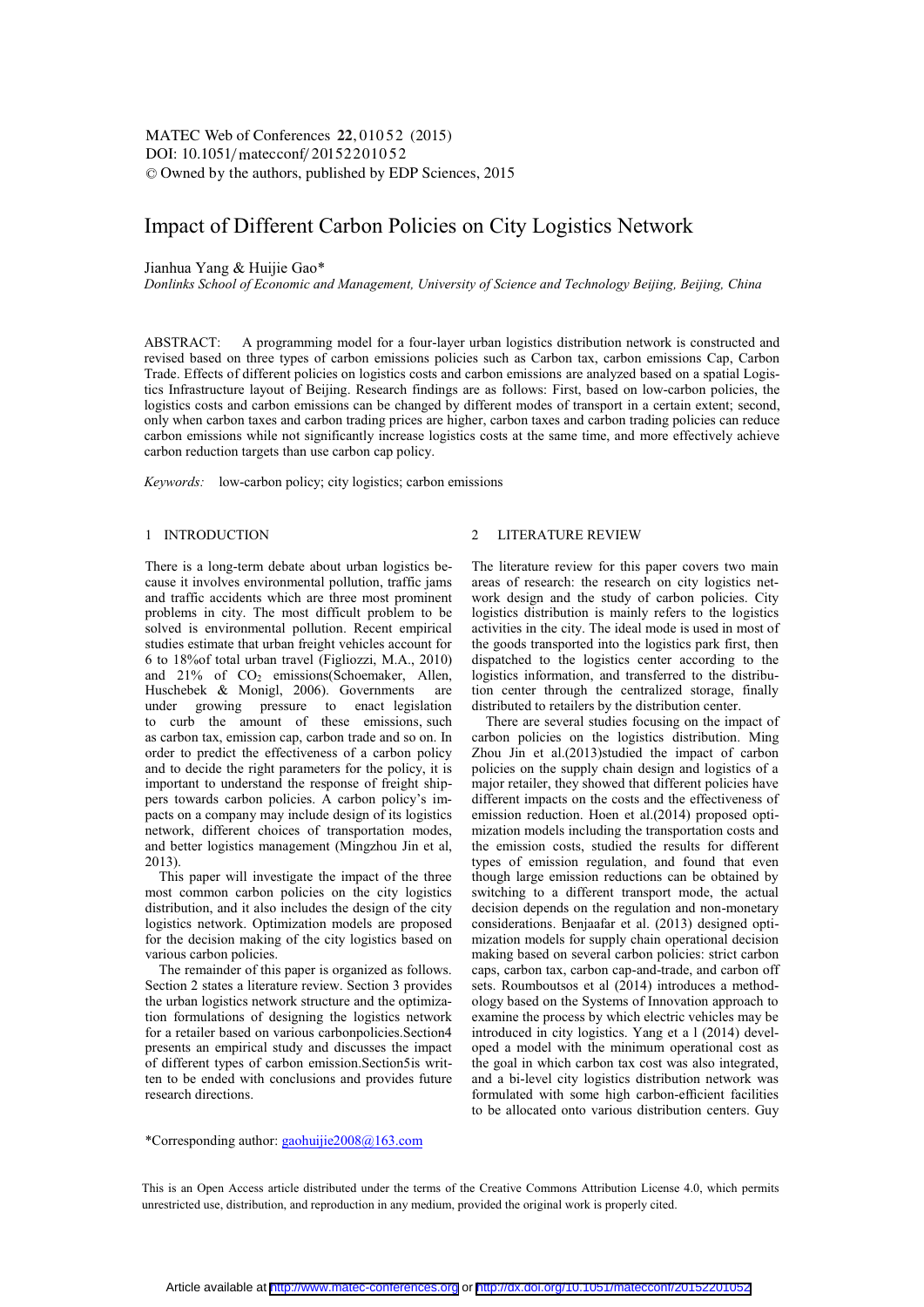et al (2014) analyzed Telematics, urban freight logistics and low carbon road networks. Their findings showed that the topology of urban street patterns strongly interacts with the level of telematics and the route guidance. Diabat and Simichi-Levi (2010) formulated a mixed-integer program for a company to design their optimal supply chain network while meeting their carbon cap. Their model focused on the impact of one carbon policy and did not consider transport vehicle type choice. In this paper, we design a four-layer urban logistics distribution network and introduce programming models based on three carbon policies: carbon tax, carbon emissions cap and carbon trade.

#### 3 OPTIMIZATION MODELS UNDER VARIOUS CARBON POLICIES

The urban logistics distribution network is formed by four layers: a set of logistics bases (LBs), a set of logistics centers (LCs), a set of distribution centers (DCs),and a set of a set of retailers, illustrated inFigure1.The problem is to study how the specific carbon policies would affect the costs and emissions of various firms.

We make some assumptions as follows:

(1) The position and capability of LBs, LCs, DCs and the demanded quantity of retailers are known. The position is permanently fixed for a long time.

(2) The goal of urban logistics distribution is minimum distribution cost integrated with carbon emission cost.

(3) Distribution costs and the amount of carbon emissions are linearly proportional to the distance and volume. They are only based on the traveled distance between facilities.

To formulate the problem, the following notations are used:

*I* is the number of logistics bases, indexed by *i*;



Figure 1. Structure of urban logistics distribution network

*J* is the number of logistics centers, which is indexed by *j*;

 $K$  is the number of distribution centers, indexed by *k*;

*M* is the number of retailers, which is indexed by *m*; *Ai* is the capacity of logistics bases;

 $B_j$  is the capacity of logistics centers;

 $\overline{C}_n$  is the capacity of distribution centers;

 $\overline{N}$  is the set of vehicle type.

 $x_{ij}^n$  is the amount in tons shipped from logistics base *I* to logistics center *j* with vehicle type *n*.

 $b_{ij}^n$  is the cost of shipping one ton from logistics base*i*to logistics center *j* per kilometer with vehicle type *n*.

 $y_{jk}^n$  is the amount in tons shipped from logistics center  $j^*$  to distribution center  $k$  with vehicle type  $n$ .

 $b_{ik}^n$  is the cost of shipping one ton from logistics center *j* to distribution center *k* per kilometer with vehicle type *n*.

 $z_{km}^{n}$  is the amount in tons shipped from distribution center  $k$  to retailer  $m$  with vehicle type  $n$ .

 $c_{km}^n$  is the cost of shipping one ton from distribution center  $k$  to retailer  $m$  per kilometer with vehicle type  $n$ .  $d_m$  is the daily demand in tonnage at retailer *m*;

 $e_n^m$  is the carbon emission in kilograms (kg) of ship-

ping one ton from logistics base *I* to logistics center *j* with vehicle type *n*.

 $e_{ik}^{n}$  is the carbon emission in kilograms (kg) of shipping one ton from logistics center  $j$  to distribution center *<sup>k</sup>* with vehicle type *n*. *<sup>n</sup>*

 $e_{km}^{n}$  is the carbon emission in kilograms (kg) of shipping one ton from distribution center *k* to retailer *m* with the vehicle type *n*.

 $\ell$  is the distance from logistics base *I* to logistics center *j*;

 $l_{jk}$  is the distance from logistics center *j* to distribution center *k*;

 $l_{km}$  is the distance from distribution center *k* to retailer *m*.

#### 3.1 *Basic model*

In the following models, there is no carbon policy so that the retailer considers logistics cost and carbon emissions in the transportation.

Model I:

$$
\min \sum_{i=1}^{I} \sum_{n=1}^{N} \sum_{j=1}^{J} x_{ij}^{n} a_{ij}^{n} l_{ij} + \sum_{n=1}^{N} \sum_{j=1}^{J} \sum_{k=1}^{K} y_{jk}^{n} b_{jk}^{n} l_{jk} + \sum_{n=1}^{N} \sum_{k=1}^{K} \sum_{m=1}^{M} z_{km}^{n} c_{km}^{n} l_{km}
$$
\n(1)

$$
\min \sum_{n=1}^{N} \sum_{i=1}^{I} \sum_{j=1}^{J} x_{ij}^{n} e_{ij}^{n} l_{ij} + \sum_{n=1}^{N} \sum_{j=1}^{J} \sum_{k=1}^{K} y_{jk}^{n} e_{jk}^{n} l_{jk}
$$
\n
$$
+ \sum_{n=1}^{N} \sum_{k=1}^{K} \sum_{m=1}^{M} z_{km}^{n} e_{km}^{n} l_{km}
$$
\n(2)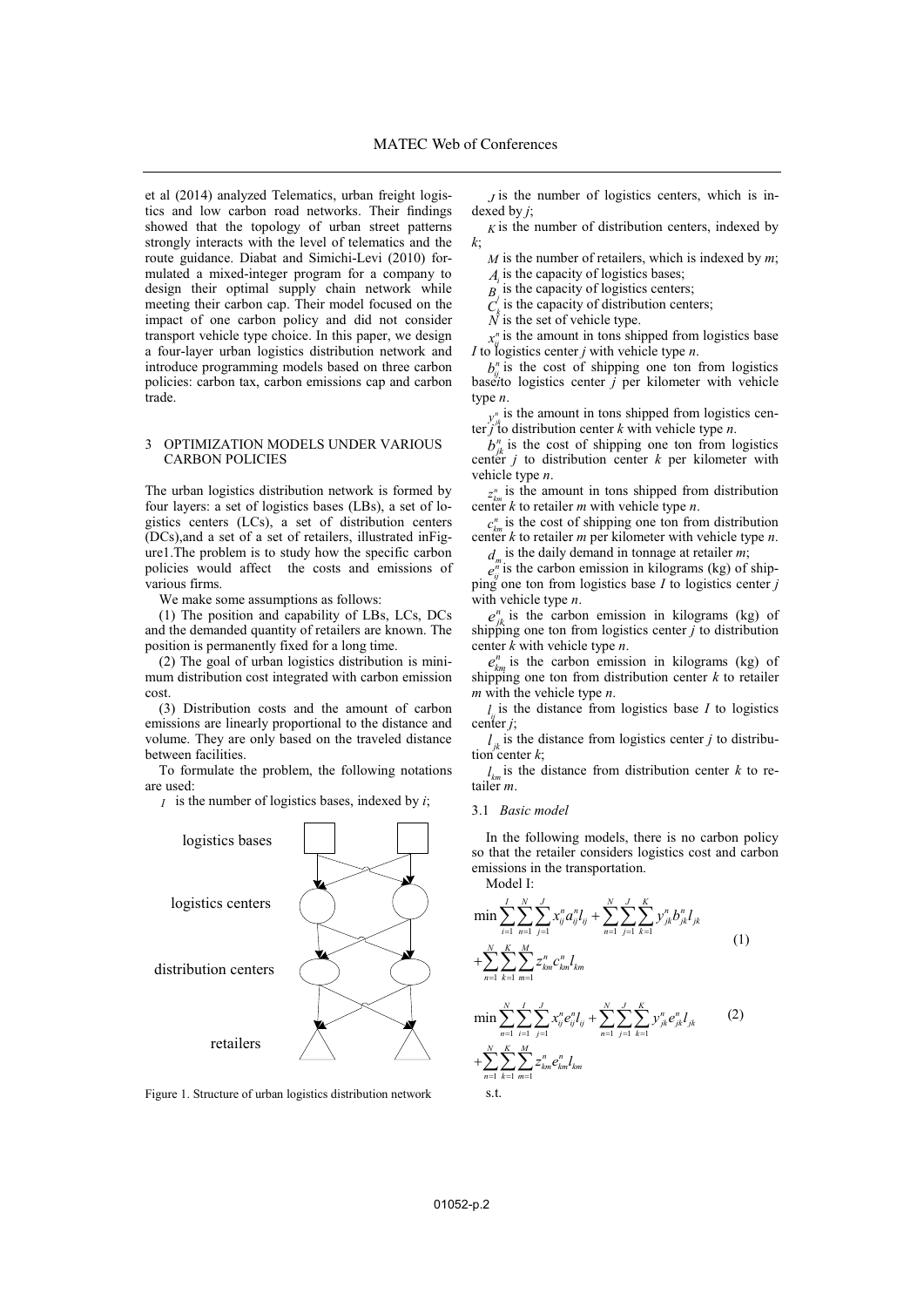$$
\sum_{k=1}^{K} \sum_{n=1}^{N} z_{km}^{n} = d_{m} \tag{3}
$$

$$
\sum_{j=1}^{J} \sum_{n=1}^{N} x_{ij}^{n} \le A_{i}
$$
 (4)

$$
\sum_{k=1}^{K} \sum_{n=1}^{N} y_{jk}^{n} \le B_{j}
$$
 (5)

$$
\sum_{m=1}^{M} \sum_{n=1}^{N} z_{km}^{n} \le C_{k}
$$
\n(6)

$$
\sum_{j=1}^{J} \sum_{n=1}^{N} x_{ij}^{n} = \sum_{k=1}^{K} \sum_{n=1}^{N} y_{jk}^{n} = \sum_{m=1}^{M} \sum_{n=1}^{N} z_{km}^{n}
$$
 (7)

$$
x_{ij}^n, y_{jk}^n, z_{km}^n \ge 0
$$
 (8)

The objective function equation (1) minimizes the sum of the distribution costs. Equation (2) minimizes the carbon emissions. Constraint set (3) ensures that the demand of each retailer is satisfied. Constraint sets (4)-(6) represent the capacity restriction of every layer. Constraint set (7) keeps the flow conservation at every layer.

#### 3.2 *A model under carbon tax*

A carbon tax is an effective means of reducing carbon emissions, which is considered as the tax on  $CO<sub>2</sub>$ emissions. Let us suppose that a carbon tax is with the rate of  $t$  dollars per kg of  $CO<sub>2</sub>$ , we modify the objective function (1) and (2) into (9) as follows: Model II:

$$
\min \sum_{i}^{N} \sum_{j}^{N} \sum_{n}^{N} x_{ij}^{n} a_{ij}^{n} I_{ij} + \sum_{j}^{N} \sum_{k}^{N} \sum_{n}^{N} y_{jk}^{n} b_{jk}^{n} I_{jk} + \sum_{k}^{N} \sum_{m}^{N} \sum_{n}^{N} z_{im}^{n} c_{km}^{n} I_{km}
$$
\n
$$
+ \sum_{i}^{N} \sum_{j}^{N} \sum_{n}^{N} t x_{ij}^{n} e_{ij}^{n} I_{ij} + \sum_{j}^{N} \sum_{k}^{N} \sum_{n}^{N} t y_{jk}^{n} e_{jk}^{n} I_{jk} + \sum_{k}^{N} \sum_{m}^{N} \sum_{n}^{N} t z_{km}^{n} e_{km}^{n} I_{km}
$$
\n
$$
= \sum_{i}^{N} \sum_{j}^{N} \sum_{n}^{N} x_{ij}^{n} u_{ij}^{n} I_{ij} + \sum_{j}^{N} \sum_{k}^{N} \sum_{n}^{N} y_{jk}^{n} u_{jk}^{n} I_{jk} + \sum_{k}^{N} \sum_{m}^{N} \sum_{n}^{N} z_{km}^{n} u_{km}^{n} I_{km}
$$
\nWhere,  
\n
$$
u_{ij}^{n} = a_{ij}^{n} + t e_{ij}^{n}
$$
\n
$$
u_{jk}^{n} = b_{jk}^{n} + t e_{km}^{n}
$$
\n
$$
u_{km}^{n} = c_{km}^{n} + t e_{km}^{n}
$$

The objective function (9) is together with constraint sets (3)-(8).The objective function equation (9) minimizes the model when a carbon tax is charged. Carbon Tax Model is similar to Model I except considering carbon emission costs.

# 3.3 *Model of under carbon cap*

A carbon cap is another popular means of controlling emissions. E (in kg) is the carbon cap of the retailer. Carbon Cap Model is shown as follows: Model III<sup>.</sup>

$$
\min \sum_{i}^{I} \sum_{j}^{J} \sum_{n}^{N} x_{ij}^{n} a_{ij}^{n} I_{ij} + \sum_{j}^{J} \sum_{k}^{K} \sum_{n}^{N} y_{jk}^{n} b_{jk}^{n} I_{jk}
$$
\n
$$
+ \sum_{k}^{K} \sum_{m}^{N} \sum_{n}^{N} z_{km}^{n} c_{km}^{n} I_{km}
$$
\n
$$
\sum_{i}^{I} \sum_{j}^{J} \sum_{n}^{N} x_{ij}^{n} e_{ij}^{n} I_{ij} + \sum_{j}^{J} \sum_{k}^{K} \sum_{n}^{N} y_{jk}^{n} e_{jk}^{n} I_{jk}
$$
\n
$$
+ \sum_{k}^{K} \sum_{m}^{M} \sum_{n}^{N} z_{km}^{n} e_{km}^{n} I_{km} \leq E
$$
\n(11)

The Carbon Cap Model is a minimum network cost problem with constraint sets (3)-(8). Constraint (11) is carbon emissions in the transport process. Logistics activities should be carried out within the prescribed limit carbon emissions.

#### 3.4 *A model under carbon trade*

Carbon Trade is a market mechanism for various industries. They will be included as follows:

A carbon trade market can meet the carbon cap by selling or buying carbon quote.  $b^+(b^-)$  is the amount of carbon (kg) sold (or bought) in a carbon trade market.  $p$  is the carbon selling (buying) price per kg in the carbon market. The objective function of the Carbon Market Model becomes (12). Model IV:

$$
\min \sum_{i} \sum_{j}^{I} \sum_{n}^{N} x_{ij}^{n} a_{ij}^{n} l_{ij} + \sum_{j}^{I} \sum_{k}^{K} \sum_{n}^{N} y_{jk}^{n} b_{jk}^{n} l_{jk}
$$
\n
$$
+ \sum_{k}^{K} \sum_{m}^{M} \sum_{n}^{N} z_{km}^{n} c_{km}^{n} l_{km} - pb^{+} + pb^{-}
$$
\n
$$
\sum_{i}^{I} \sum_{j}^{J} \sum_{n}^{N} x_{ij}^{n} e_{ij}^{n} l_{ij} + \sum_{j}^{J} \sum_{k}^{K} \sum_{n}^{N} y_{jk}^{n} e_{jk}^{n} l_{jk}
$$
\n
$$
+ \sum_{k}^{K} \sum_{m}^{M} \sum_{n}^{N} z_{km}^{n} e_{km}^{n} l_{km} = E - b^{+} + b^{-}
$$
\n(13)

The objective function (12) is together with constraint sets (3)-(8). The objective function equation (9) minimizes the model when the carbon is sold (or bought). Constraint (13) presents a certain quantity of the carbon is sold (or bought) when the carbon emission is less (greater) than E.  $p(b^- - b^+)$  is the cost of the carbon trade.

# 4 EMPRICAL STUDY

An empirical study is conducted in this section to better understand how various carbon emission policies influence a major retailer's transportation cost and carbon emissions. Specifically, a chain supermarket of Beijing is used in this case study. Goods are collected on the Jing Xibei large logistics compounds, and then transferred to Ma Chi port logistics center; after col-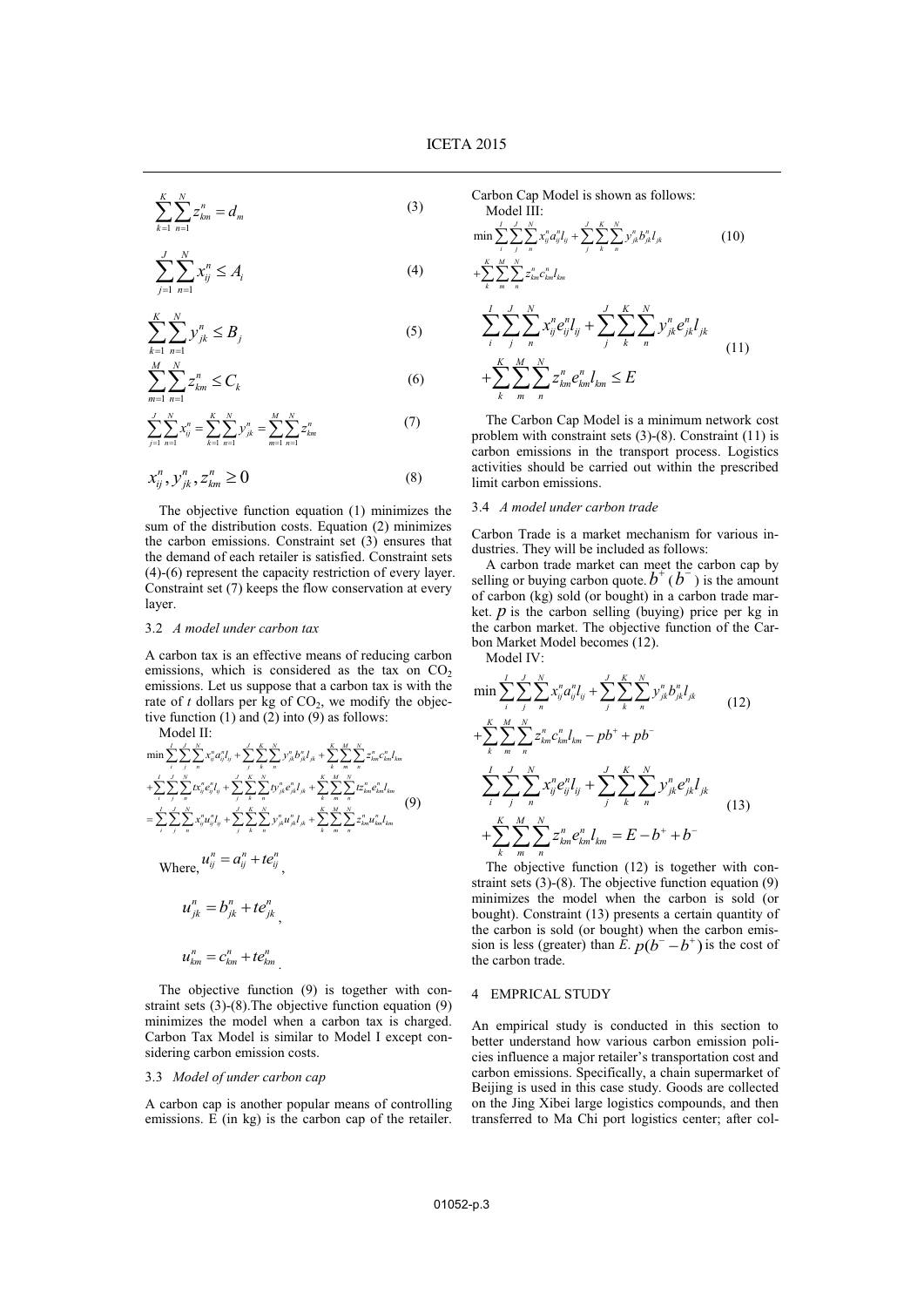# MATEC Web of Conferences

| Table 2. Vehicle types, transportation cost and carbon emission factor |              |                        |                      |                           |  |  |  |  |  |
|------------------------------------------------------------------------|--------------|------------------------|----------------------|---------------------------|--|--|--|--|--|
| vehicle                                                                | maximum      | transportation<br>unit | carbon emission fac- | unit<br>energyconsumption |  |  |  |  |  |
| types                                                                  | capacity (t) | $cost(vuan/(t*km))$    | tor(kg/(t•km))       | $(L/(t \cdot km))$        |  |  |  |  |  |
|                                                                        |              | 0.5                    | 0.12                 | 0.0678                    |  |  |  |  |  |
|                                                                        | 36           | 0.4                    | 0.25                 | 0.0692                    |  |  |  |  |  |
|                                                                        |              | 0.3                    | 0.3                  | 0.0606                    |  |  |  |  |  |

Table 3. Optimum solution of objective function under different carbon polices

| objective function                  | No carbon police | Carbon Tax | Carbon Cap | Carbon Trade |
|-------------------------------------|------------------|------------|------------|--------------|
| distribution costsminimization      | 11342            | 11546      | 11342      | 11429        |
| Carbon emission $(kg)$              | 11342            | 1020       | 11342      | 11209        |
| Carbon emission minimization $(kg)$ | 6107             | 6107       | 6107       | 6538         |
| distribution costs                  | 19861            | 19983      | 19861      | 19734        |

lection, they are shipped to Qing He distribution center; through assembly and picking processing, they are then sent to 10 supermarkets nearby. The locations of logistics base, logistics center, distribution center and supermarkets are unchanged in the long term.

#### 4.1 *Date collection*

The demand at each supermarket is calculated based on its type and location. Multiple modes of transportation vehicles can be used in each distribution center.Table1 shows the total month demand of each supermarket and the distance of supermarkets around the distribution center. Transport vehicle types are also considered. A, B, and C are respectively represented as the Light truck of gasoline, the Medium-sized truck of gasoline and the Light-duty diesel. Table 2 presents for each maximum capacity, unit transportation cost, carbon emission factor( $kg CO<sub>2</sub>$  per unit shipped) and unit energy consumption of each vehicle. Here, we assume that the policy tax rate is adopted between 0.01 to 0.1yuan/kg $CO<sub>2eq</sub>$ , the initial value is 0.06, the carbon emissions cap is 12000, and the trading price is about 0.05yuan/  $kgCO<sub>2</sub>$ . The solution uses Cplex to solve the problems and results are shown in Table 3.

| Table 1. Month demand and distance of supermarkets |  |
|----------------------------------------------------|--|
|----------------------------------------------------|--|

| supermarket    | month demand<br>(tons) | distance around<br>the distribution<br>center (km) |
|----------------|------------------------|----------------------------------------------------|
|                | 110                    | 28.8                                               |
| $\overline{c}$ | 220                    | 5.3                                                |
| $\overline{3}$ | 132                    | 23.4                                               |
| 4              | 323                    | 8.7                                                |
| 5              | 82                     | 17.3                                               |
| 6              | 278                    | 10.3                                               |
|                | 254                    | 7.2                                                |
| 8              | 302                    | 10.3                                               |
| 9              | 236                    | 18.8                                               |
| 10             | 190                    | 6.2                                                |

Table 3 shows that the optimal solution is completely different when only consider the single goal. Policymakers decide to adopt different objective functions, such as the minimum logistics cost or carbon emissions minimum, and its corresponding level of logistics costs and carbon emissions is completely different. In the case of no carbon policy, when policymakers are in pursuit of economic interests for the purpose in order to minimize the logistics cost, they often ignored in the process of transport carbon emissions to the environment, the impact of the level of carbon emissions is higher. When friendly environment is regarded as the main target, the lower the carbon emissions is, the higher the logistics transportation cost is. Therefore, when faced a two-fold economic benefits and environmental pressure, policymakers need to trade-off between the two choices.

# 4.2 *Effects of different carbon policies on objective function*

Carbon policy is still immature in our country. Given that making profits as the first goal of most companies, this paper regards transportation costs as the primary goal when studies effects of different carbon policies on transportation costs and carbon emissions. Results and discussion based on the supermarkets are shown as follows:

(1) Effects of carbon tax on transportation costs and carbon emissions

Table 4 presents the results of transportation costs and carbon emissions based on different tax rates. Supermarkets can change cost and carbon emissions by choosing different transportation vehicles. It is easy to see that when the tax rate is less than 0.03yuan/kg, the carbon emissions may not be significantly reduced. When the carbon tax rate is increased from 0.03 to 0.1 yuan/ kg, transportation costs are increased from 11492 to 11492 and then grown slightly, while carbon emissions have dropped substantially. This is mainly because when carbon tax is lower, the cost of carbon emissions is lower related to transportation cost. Supermarkets will give priority to transportation costs and pay a certain cost of carbon emissions. Only if the cost of carbon emissions is much higher related to transportation cost, they will replace the type of transport vehicle and seek methods to reduce emissions. The results show that carbon emission is significantly reduced and the transportation cost is slightly increased with the continuous increase of carbon tax.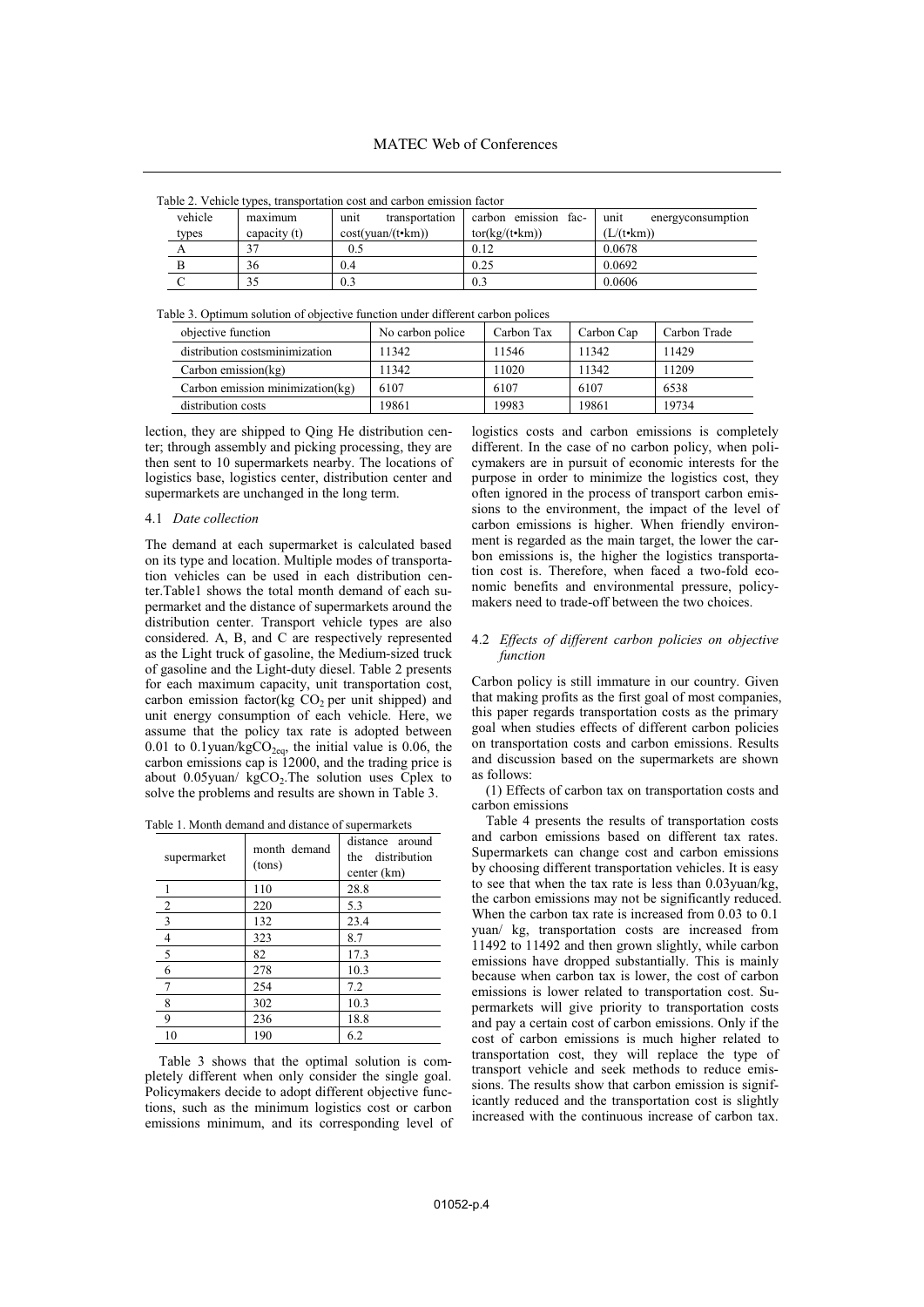Table 4. Transportation costs and carbon emissions under different tax rates

| carbon tax rates          | 0.01 | 0.03  | 0.05 | 0.06  | 0.07 | 0.08  | 0.10 |
|---------------------------|------|-------|------|-------|------|-------|------|
| transportation costs      | 1387 | 11492 | 1546 | 1567  | 1589 | 11599 | 1614 |
| $carbon$ emissions $(kg)$ | 1233 | 11142 | 1020 | 10873 | 9645 | 8107  | 6983 |

| Table 5. Transportation costs and carbon emissions under different carbon cap |  |  |  |  |
|-------------------------------------------------------------------------------|--|--|--|--|
|                                                                               |  |  |  |  |

| carbon cap                | 2000 | 1000 | 0000 | 9000 | 8000 | 7000 | 6000   |
|---------------------------|------|------|------|------|------|------|--------|
| transportation costs      | 1342 | 1347 | 1367 | 1389 | 1402 | 1423 | l 1457 |
| $carbon$ emissions $(kg)$ | 1342 | 1000 | 0000 | 9000 | 8000 | 7000 | 6000   |

Table 6. Transportation costs and carbon emissions based on different carbon trade policies

| carbon<br>cap(kg) | trading price | $CO2$ to buy(kg) | CO <sub>2</sub><br>to<br>$\text{sell}(\text{kg})$ | transportation cost | emis-<br>carbon<br>sion(kg) |
|-------------------|---------------|------------------|---------------------------------------------------|---------------------|-----------------------------|
|                   | 0.05          | $\Omega$         | 13                                                | 11345               | 10987                       |
| 11000             | 0.08          | $\mathbf{0}$     | 4017                                              | 11123               | 6983                        |
|                   | 0.05          | $\mathbf{0}$     | 0                                                 | 11367               | 10000                       |
| 10000             | 0.08          | $\mathbf{0}$     | 3017                                              | 11352               | 6983                        |
|                   | 0.05          | $\Omega$         | $\Omega$                                          | 11389               | 9000                        |
| 9000              | 0.08          | $\Omega$         | 2017                                              | 11376               | 6983                        |
|                   | 0.05          | $\Omega$         | 0                                                 | 11402               | 8000                        |
| 8000              | 0.08          | $\Omega$         | 1017                                              | 11394               | 6983                        |
|                   | 0.05          | $\Omega$         | $\theta$                                          | 11423               | 7000                        |
| 7000              | 0.08          | $\Omega$         | 17                                                | 11411               | 6983                        |
|                   | 0.05          | 983              | 0                                                 | 11457               | 6983                        |
| 6000              | 0.08          | $\mathbf{0}$     | 0                                                 | 11435               | 6000                        |

Only high carbon tax can effectively drive supermarkets to reduce carbon emission. In other words, supermarkets may be sensitive to a high rate after the carbon tax policy is implemented.

(2) Effects of carbon cap on transportation costs and carbon emissions

Table 5 shows the results of transportation costs and carbon emissions based on different carbon cap. According to the mandatory carbon policy, carbon emissions must be considered and distribution must be stopped operating when carbon emissions ceiling is reached. Transportation costs and carbon emissions are the same with that of no carbon policy which is implemented when the carbon cap is larger than 11000kg, and carbon cap can't afford to constraint function. Transportation cost is decreased with the increase of carbon emissions limits when the carbon cap is lower than 11000kg. Compared Table 4 with Table 5, it can be found that transportation costs and carbon emissions based on carbon cap are lower than cost and emissions that based on carbon tax. This implies that governmental departments can provide reasonable carbon emissions limits when making carbon policies, so as to reduce carbon emissions without increasing the transportation cost significantly.

(3) Effects of carbon trade on transportation costs and carbon emissions

To provide distribution more flexibility, a carbon cap-and-trade policy with a carbon exchange market can be implemented. The impact of the carbon cap-and-trade policy heavily depends on how to allocate the cap and what the market price is. The carbon trading price and the carbon emission limits are main factors influencing the retailers' decision in the carbon trading market. The carbon price could fluctuate a lot and it is also different in different carbon trading places. The prices used in this paper are selected from Beijing Environment Exchange, the average trading price is 0.05 yuan and the highest is about 0.08 yuan. According to the given limit of carbon emissions, the lower the carbon trading price is, the larger amount of carbon emissions will be, and the transportation cost is on the decline with the increase of carbon trading price. This shows that the revenues from the carbon exchange can compensate the transportation cost to a certain extent. When the price is high enough (p=0.08), carbon emissions will not be changed with caps. However, when the price is low (p=0.05), carbon emissions are increased with the increase of caps. The results show that transportation costs and carbon emissions are mainly affected by carbon trading price not by carbon cap based on the carbon trade policy.

(4) Comparison of different carbon policies

The findings from the case study compare the three carbon policies regarding their effectiveness of reducing carbon emissions and impacts on the transportation cost. As predicted in the introduction, each policy has achieved the goal of reducing carbon emissions.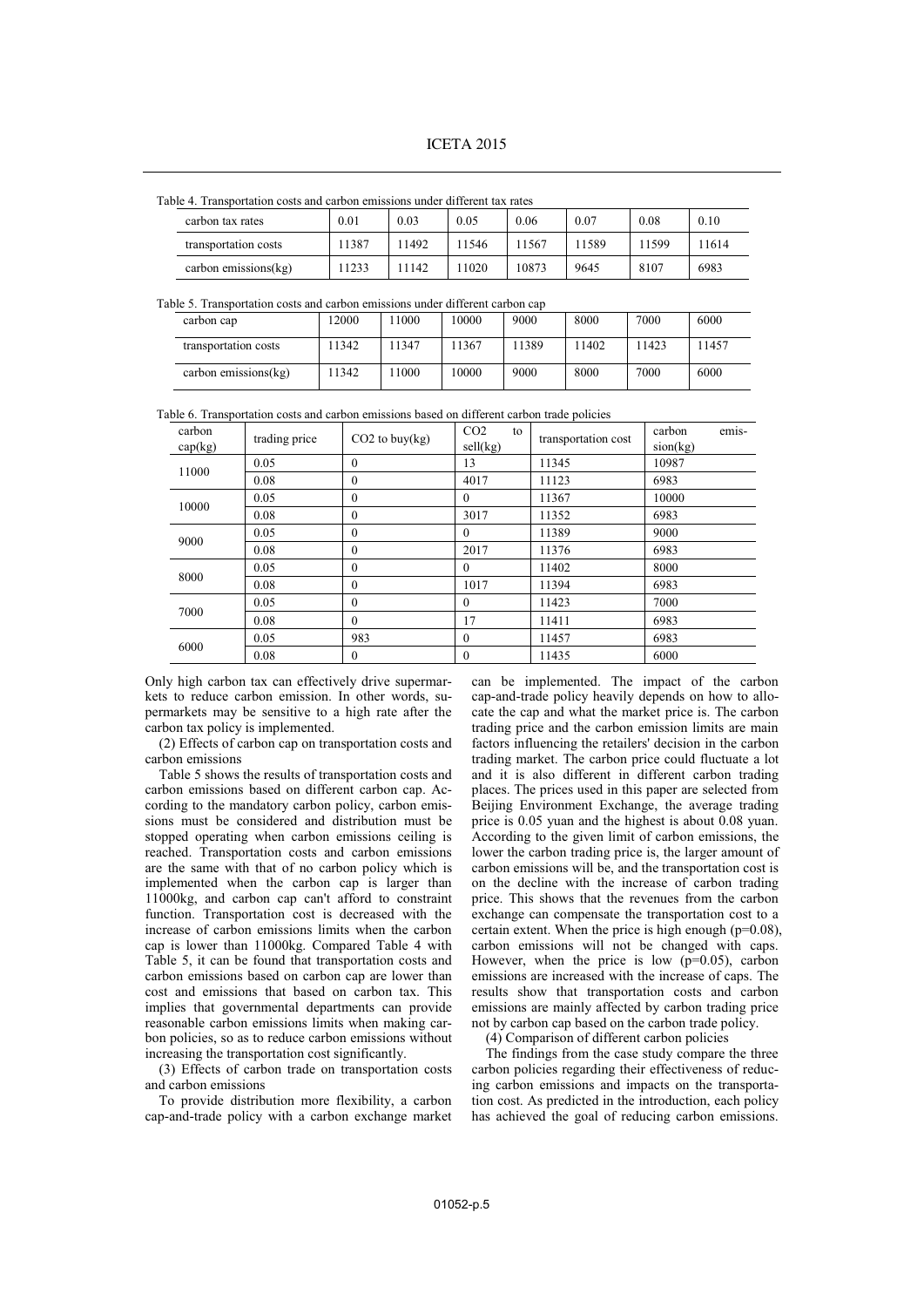Comparison of the three policies finds that the transportation cost is highest based on carbon tax policy. However, if we reduce carbon emissions, a high carbon tax must be imposed to achieve remarkable results.

For the carbon cap policy, when the carbon emission is below the cap, the minimum transportation cost is the operational objective because the excess carbon cap can't be sold, and most of supermarkets are without the consciousness of environmental protection. However, when carbon emission is higher than the cap, the type of transport vehicle will be changed to reduce carbon emissions. The effectiveness of the carbon cap policy mainly depends on the carbon emissions limits assigned to enterprise, and transportation cost is declined with the increase of the carbon emissions limit.

For the carbon trade policy, the carbon emission rights or revenues can be obtained by buying or selling a certain amount of carbon emissions to achieve the goal of carbon reduction with lower cost. But this policy is vulnerable to fluctuations by the trading price, and the small amplitude fluctuation of the trading price can lead to the change of the distribution center decision and produce different levels of carbon emissions.

By the comparison of transportation costs and carbon emissions based on different policies, we find that carbon tax and carbon trade policies are effective in the case that does not affect the normal operation of supermarkets. But certain risks based on each policy implementation must be considered, such as how to effectively determine the carbon tax and limit of carbon emissions and carbon trading price, and so on. Through the above analysis, conclusions are drawn as follows: The level of carbon emissions and transportation costs could be changed based on the difference of vehicle types in some extent. When the carbon tax and the trading price are lower, the cost of carbon emissions is smaller related to transportation cost, and carbon emissions can't be significantly reduced. Thus only by high carbon tax and carbon trading prices, carbon emissions could be effectively reduced without significantly increasing transportation cost. Based on the condition ofthe normal operation of enterprises, carbon tax and carbon trade policies are more effectively achieved targets of carbon reduction compared with the carbon cap policy.

#### 5 CONCLUSION AND FUTURE RESEARCH

In this paper, we introduced a four-layer urban logistics distribution network problem with a carbon emission constraint and proposed optimizations models to better understand how various carbon emissions policies influence supermarkets' logistics operations. Three relevant models are proposed based on carbon policies: carbon emission tax, carbon cap, and carbon trade. The models can help policy makers to predict the impact of policies on overall emissions in the freight transportation sector. Urban logistics distribution may be influenced by various factors based on low carbon policies, such as urban transportation, infrastructure, and enterprises alliance and so on. Our future work about the study of equilibrium between the logistics cost and the carbon emissions may be researched under the condition of joint distribution or cooperation. It will be interesting to design the models which include alliance cooperation in the overall carbon footprint study for logistics enterprises.

# ACKNOWLEDGEMENT

This research report was partially supported by the NSFC with grant numbers 71231001, and Beijing Philosophy and Social Science Foundation with grant number13JDJGB048.

This research uses data from one supermarket in Beijing, and the authors thank the manager of the supermarket as well.

# **REFERENCES**

- [1] Athena Roumboutsos, Seraphim Kapros, Thierry Vanelslander. 2014. Green city logistics: Systems of Innovation to assess the potential of E-vehicles. *Research in Transportation Business & Management*: 1-10.
- [2] Diabat, A. & Simichi-Levi, D. 2010. A carbon-capped supply chain network problem. In: IEEE International Conference on Industrial Engineering and Engineering Management: 523-527.
- [3] Figliozzi, M.A. 2010.The impacts of congestion on commercial vehicle tour characteristics and costs. *Transportation Research Part* E, 46(4): 496-506.
- [4] Guy Walker, Alastair Manson.2014.Telematics, urban freight logistics and low carbon road networks. *Journal of Transport Geography*, 37: 74-81.
- [5] HuijieGao. & Jianhua Yang. 2015. Research on Model of City Logistics Network and Effects of Different Carbon Policies. POMS 26th Annual Conference, May 8 - 11, 2015. Washington DC, USA.
- [6] Jianhua Yang, JidongGuo. & Shugang Ma. 2013. Low-carbon city logistics distribution network design with resource deployment. *Journal of Cleaner Production*: 1-6.
- [7] K. M. R. Hoen T. Tan J. C. Fransoo G. J. van Houtum. 2014. Effect of carbon emission regulations on transport mode selection under stochastic demand. *Flexible Services and Manufacturing Journal*, 26: 170-195.
- [8] Mingzhou Jin, Nelson A. 2013. Granda-Marulanda, Ian Down. The impact of carbon policies on supply chain design and logistics of a major retailer. *Journal of Cleaner Production*: 1-9.
- [9] Saif Benjaafar, Yanzhi Li. & Mark Daskin. 2013. Carbon Footprint and the Management of Supply Chains:Insights from Simple Models. Automation Science and Engineering, *IEEE Transactions*, 10 (1): 99-116.